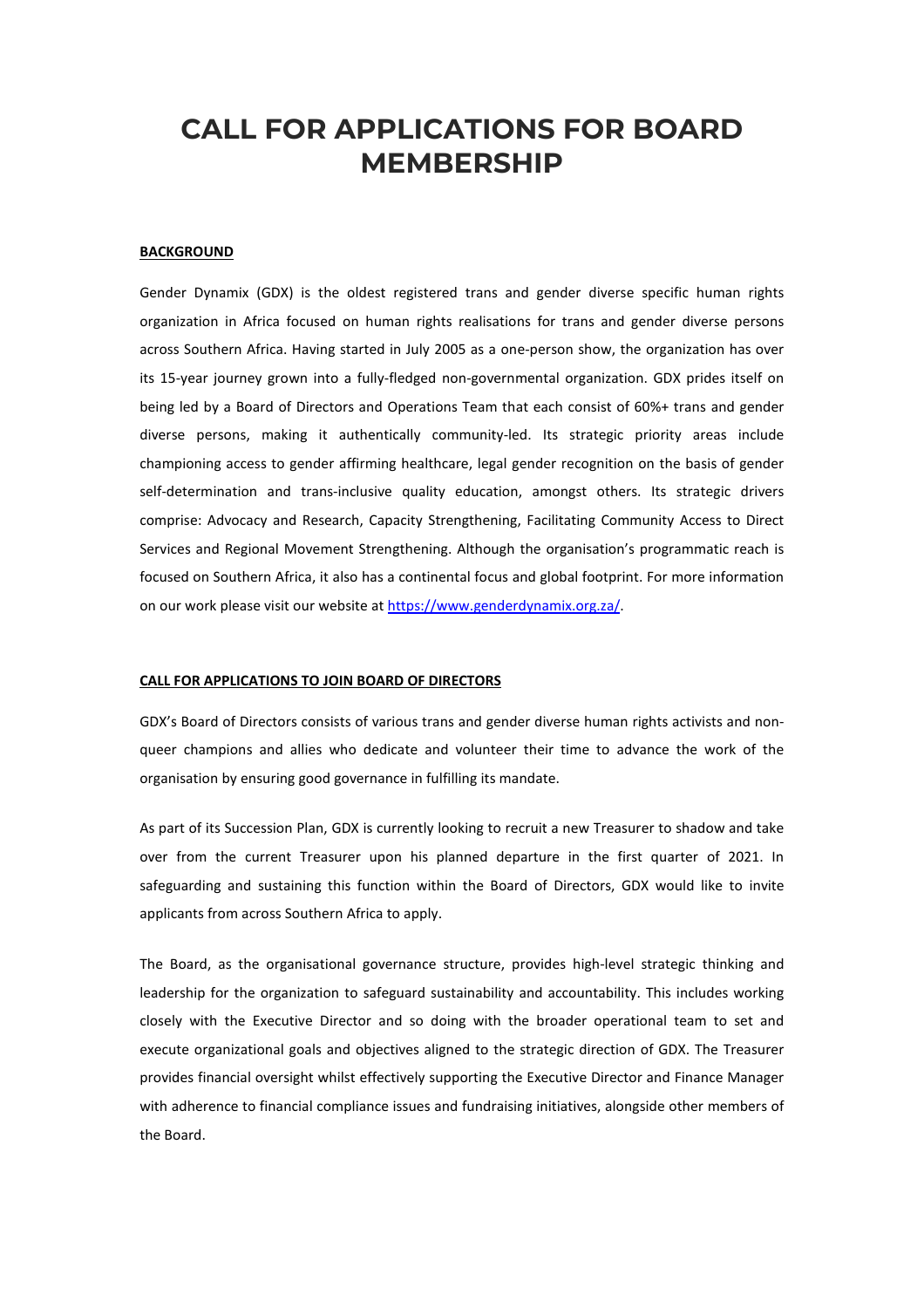## **DUTIES**

A successful candidate will be expected to:

- i. Understand the political environment and diverse lived realities and challenges endured by trans and gender diverse persons;
- ii. Positively represent the organisation, by:
	- Promoting and advancing the vision, mission and values of GDX;
	- Acting as an ambassador of GDX in various platforms and spaces;
	- Connecting the organization to other movements, strategic stakeholders, funders, sectors and fields.
- iii. Provide strategic financial oversight, by:
	- Supporting and guiding the leadership of the Operations Team, specifically the Executive Director and Finance Manager;
	- Applying a sound understanding of organisational governance in relation to legal and financial compliance and how it relates to operations. This includes:
		- o Ensuring that interim financial statements are prepared prior to, and presented at, every Board meeting;
		- o Ensuring that the Annual Financial Statements are prepared at the required intervals; and
		- o Approving all capital and other significant expenditure, subject to such guidelines and/or instructions as may be issued by the Board from time to time.
	- Assisting in identifying new strategic opportunities for fundraising to safeguard financial sustainability in the organization and to serve the needs of trans and gender diverse persons long-term.
- iv. Diligently execute Board functions, by:
	- Responding timeously to board inquiries, needs and communications;
	- Attending 80% of board meetings in the year and acquaint self with all relevant materials and documents to be discussed in meetings. The Board of Directors currently meet four (4) times in a year with possibility of ad-hoc meetings (both virtual and physical) in between the above stipulated four.

#### **SKILLS, QUALIFICATIONS OR EXPERIENCE**

GDX recognises that structural and systemic inequalities results in trans and gender diverse persons being deprived of and denied access to formal education and professional development opportunities. In knowing this, GDX does not solely focus on formal qualification as a determining